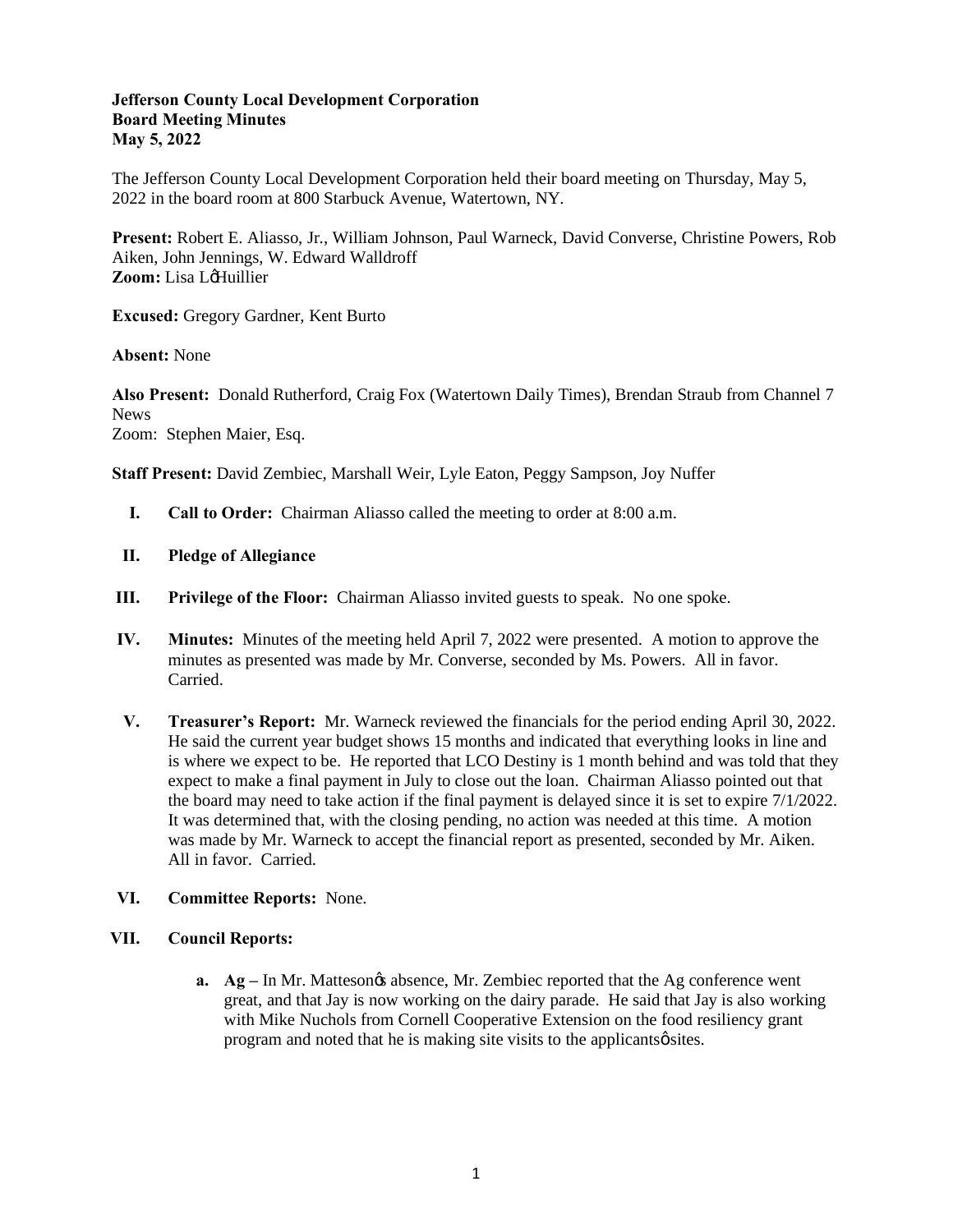# **Jefferson County Local Development Corporation Board Meeting Minutes May 5, 2022**

- **b. Manufacturing –** Mr. Zembiec reported that we are hosting a zoom event next Wednesday with Lewis County for an ABC $\alpha$  of stem program which is aimed at grades K-2. The intent is to make employers aware of the program and encourage their sponsorship and participation to help bring the program into local schools.
- **c. Marketing** Mr. Weir said that he will be attending the upcoming NYS EDC annual meeting in Cooperstown later this month. He mentioned that Mr. Zembiec will be presenting at the Chamber & Economic Forum tomorrow at the Lincoln Loft.

Mr. Aiken asked if we participate with Career Jam. Mr. Weir said that we are a sponsor.

# **VIII. Unfinished Business:**

**1. YMCA Project –** Mr. Zembiec noted that the County Board of Legislators denied the \$880,000 request for the YMCA project at 146 Arsenal Street. He asked if the board members wanted to discuss providing financial assistance (possible grant) for the project. He said the JCIDA will consider other assistance related to the project at their meeting to help meet the funding gap.

#### **Executive Session:**

At 8:12 a.m., a motion was made by Mr. Converse to enter into executive session to discuss the financials of a particular corporation, seconded by Mr. Aiken. All in favor. Board Members, Staff, Counsel and Donald Rutherford remained.

At 8:29 a.m., a motion was made by Mr. Converse to leave executive session, seconded by Ms. Powers. All in favor.

Mr. Zembiec asked if the board would consider grant assistance of \$400,000 with the condition that if the YMCA receives tax credits or other money down the road, then they wong use the grant. He said that he plans to ask the Watertown Local Development Corporation (WLDC) to split the amount. It was noted that the final date to sign the Guaranteed Maximum Pricing (GMP) is May  $12<sup>th</sup>$ .

Mr. Warneck wondered if the City of Watertown could send the funds to the IDA or LDC instead of the YMCA. Mr. Zembiec said the request to the city was from the IDA. Ms. LeHuillier said the city attorney made a legal opinion based on what the ARPA funds are intended for. She said part of the legal opinion was that the YMCA is a membership organization and would only benefit the members and not the general public. Mr. Zembiec said that it was his understanding that the use would be beyond the traditional city purpose.

Chairman Aliasso indicated that some of the remaining remediation funds could be used. Mr. Eaton said that the JCCFDC board could vote to transfer some of their funds to the JCLDC.

Mr. Walldroff said that it should be an embarrassment to the city for not participating in this project. Mr. Warneck pointed out the success of the County Courthouse which was a major issue and said how good it was and is for downtown. Mr. Zembiec said that some of the County BOL $\alpha$  felt that there were more important purposes for the ARPA funds and a concern that they had already invested \$1 million to help with the PCB remediation.